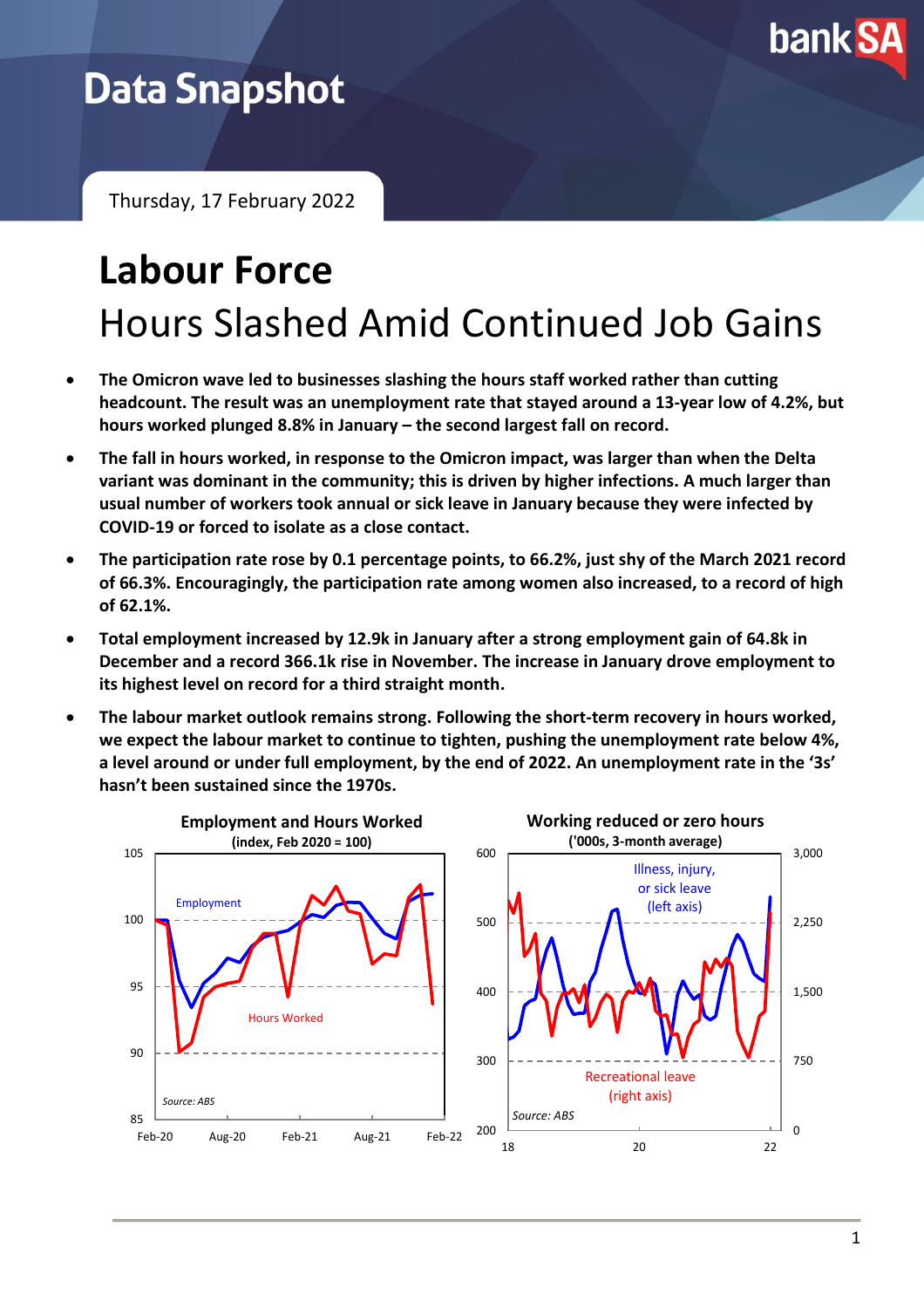Hours worked plunged by 8.8% across Australia in January, as millions of workers were impacted by Omicron. A much larger than usual number of workers took sick or annual leave in January, as they were infected by COVID-19 or were forced to isolate as a close contact. The fall in hours worked was the second largest monthly fall on record, behind only the 9.6% fall in April 2020 when Australia was in a national lockdown.

Omicron appears to have had a larger impact on hours worked than Delta. Hours worked fell by 5.7% nationally over the three months of June to August 2021. This contrasts with the 8.8% fall due to Omicron in January 2022.

Throughout the pandemic, hours worked have been more affected than employment during lockdowns and other large impacts on the labour market. Government support programs, as well as difficulty in finding the right employees amid a strong labour market, have encouraged employers to reduce the hours of their employees, rather than letting them go entirely.

This pattern continued in January, as other labour market indicators were less impacted. Employment increased by 12.9k in January. This follows strong employment gains over recent months of 64.8k in December and a record 366.1k gain in November. The increase in January drove employment to its highest level on record for the third straight month.

#### **Unemployment rate**

The unemployment rate remained unchanged around a 13-year low of 4.2% in January. This follows a decline in the unemployment rate from 5.2% in October 2021 following the impacts of the Delta lockdowns, to a 13-year low of 4.2% in December. The steady unemployment rate reflects the underlying strength that exists in the labour market, even as employers and employees navigate the difficulties caused by the Omicron outbreak.

The participation rate rose by 0.1 percentage points, to 66.2%, just shy of the March 2021 record of 66.3%. The participation rate among women increased to a record of high of 62.1%.



The participation rate tends to fall during lockdowns as people temporarily exit the labour force due to caring responsibilities and difficulties with finding a job. However, the participation rate remained robust during the 'shadow lockdown' that was evident as the Omicron strain spread across the country. The participation rate has also rebounded strongly in Australia following temporary shocks due to lockdowns and is above pre-pandemic levels, as of December 2019. This differs from several other countries, such as the US and UK, where labour force participation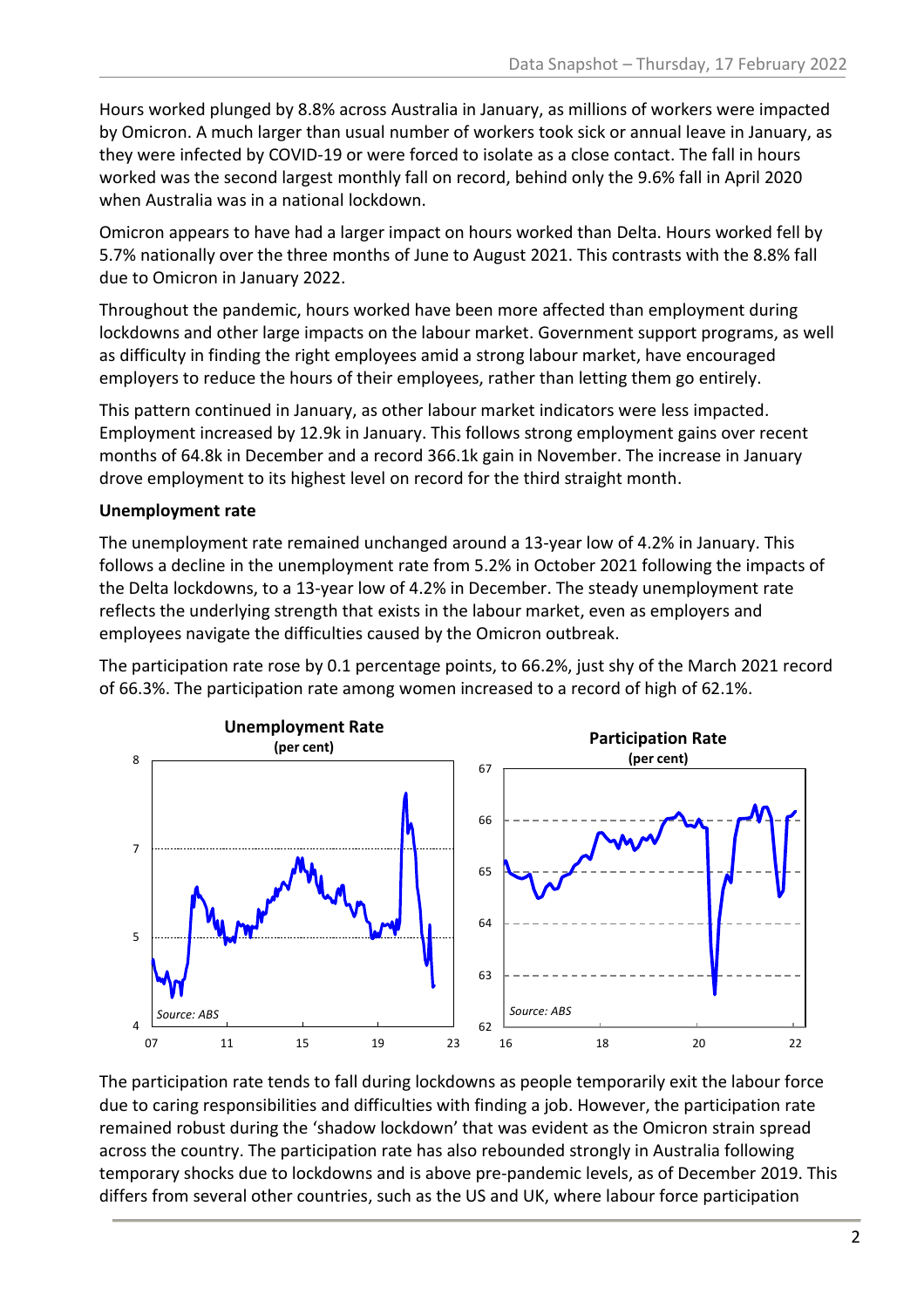remains below pre-pandemic levels.

The increase in employment in January was driven by a rise in part-time jobs of 30.0k. Full-time employment fell by 17.0k over the month. Despite the fall, full-time employment remains elevated and only slightly down from the record high set in December. Part-time employment has increased to its highest level since May 2021.

#### **Hours worked**

Hours worked plunged by 8.8% in January as the impact of the Omicron strain impacted businesses and workers. This was the second largest fall on record, second only to the record fall of 9.6% in April 2020. The collapse in hours worked was exacerbated by a larger than usual share of employed persons taking annual or sick leave over January.

The national fall was driven by a collapse in hours worked in NSW and Victoria. Hours worked sank by 13.5% and 13.2%, respectively, across the two largest states. These were the largest monthly falls in hours worked on record for both states, going back to 1978. The fall in NSW was also larger than the falls during the Delta lockdowns, where hours worked dropped by 13.1% over the two months of July and August.

Hours worked in January also dropped in SA (-7.0%), Tasmania (-5.1%), and Queensland (-2.9%) in January as COVID-19 case numbers increased in line with the spread of the Omicron variant. WA was the only state to record an increase in hours worked (1.7%), as borders remained closed and case numbers remained low.

The fall in hours worked was driven by an increase in the number of people taking annual leave and the number of people working reduced or zero hours due to illness, injury, or sick leave. The number of people taking annual leave rose to over 5.1 million in January 2022, up from over 3.7 million in January 2021. The number of people working reduced or zero hours due to illness, injury, or sick leave rose to 743.5k in January 2022. This is a significant increase from the 267.3k outcome in January 2021.



#### **The states**

Disruption from the spike in Omicron infections drove a divergence in employment outcomes across the states and territories in January.

NSW and Victoria experienced a sharp decline in employment, shedding 22.8k and 15.6k jobs,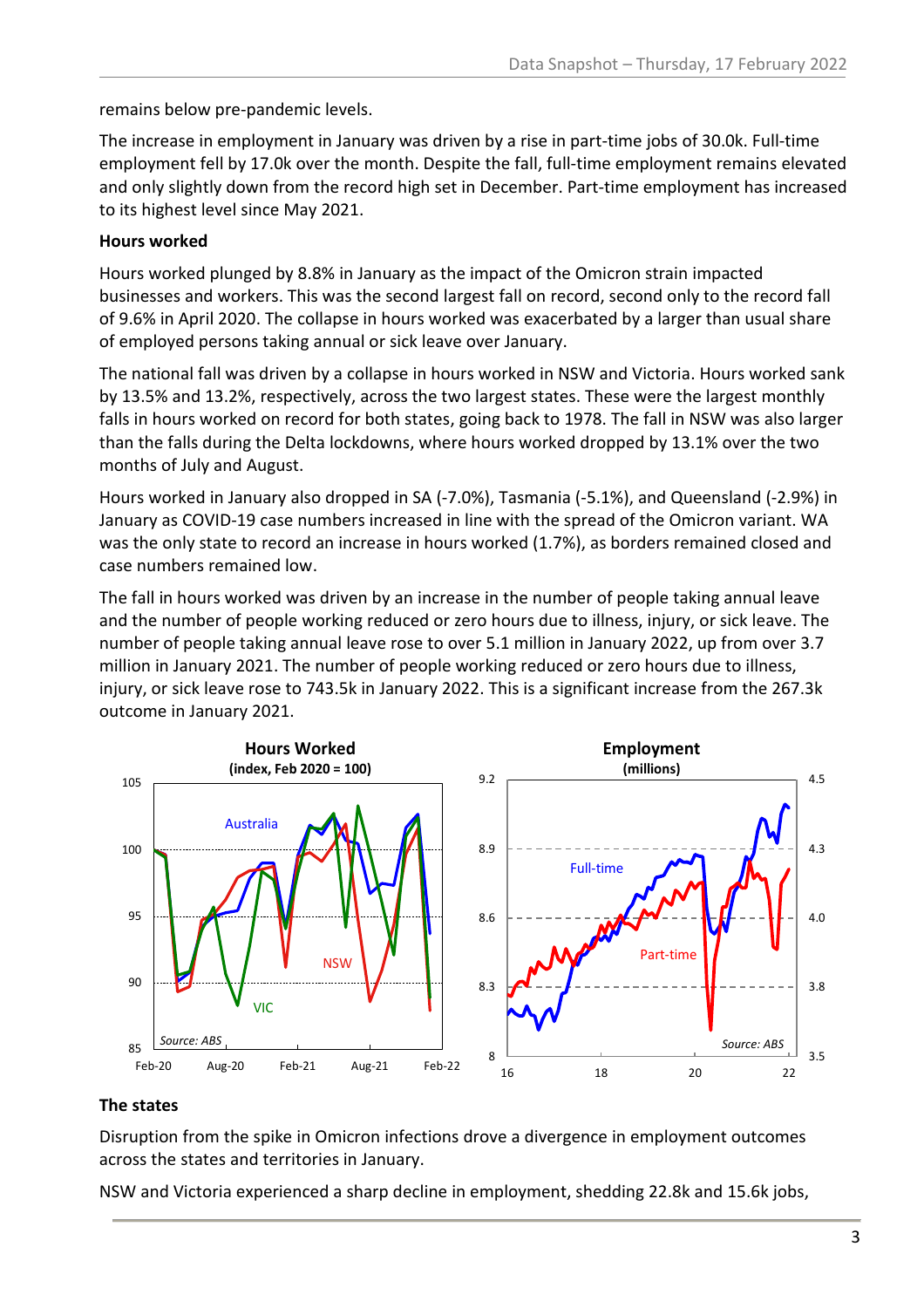respectively. The result reflects the relatively large proportion of Omicron infections, and related disruptions, experienced in the two states. A smaller fall in employment was recorded in SA (-7.3k) and Tasmania (-1.4k), where Omicron infections were also elevated.



This decline was more than offset by increases in employment in Queensland (17.4k), WA (8.8k), the ACT (4.7k) and the NT (0.4k), where Omicron was relatively less disruptive.

The jump in employment in Queensland was enough to lift the participation rate to 66.4% in the state, while also pulling the unemployment rate down to 4.4%. This is lowest level of unemployment in Queensland since December 2008.

The unemployment rate edged up to 4.2% in NSW, despite the participation rate falling to 64.8%. Participation also declined in Victoria (66.6%), which contributed to the unemployment rate falling to 4.1%, despite a fall in employment. The unemployment rate jumped sharply to 4.8% in SA, from 3.9% in December. WA also reported a rise in the unemployment rate, from 3.4% to 3.7%, while participation increased to 69.7%.

#### **Other labour market measures**



The underemployment rate and underutilisation rate remain around historically low levels, despite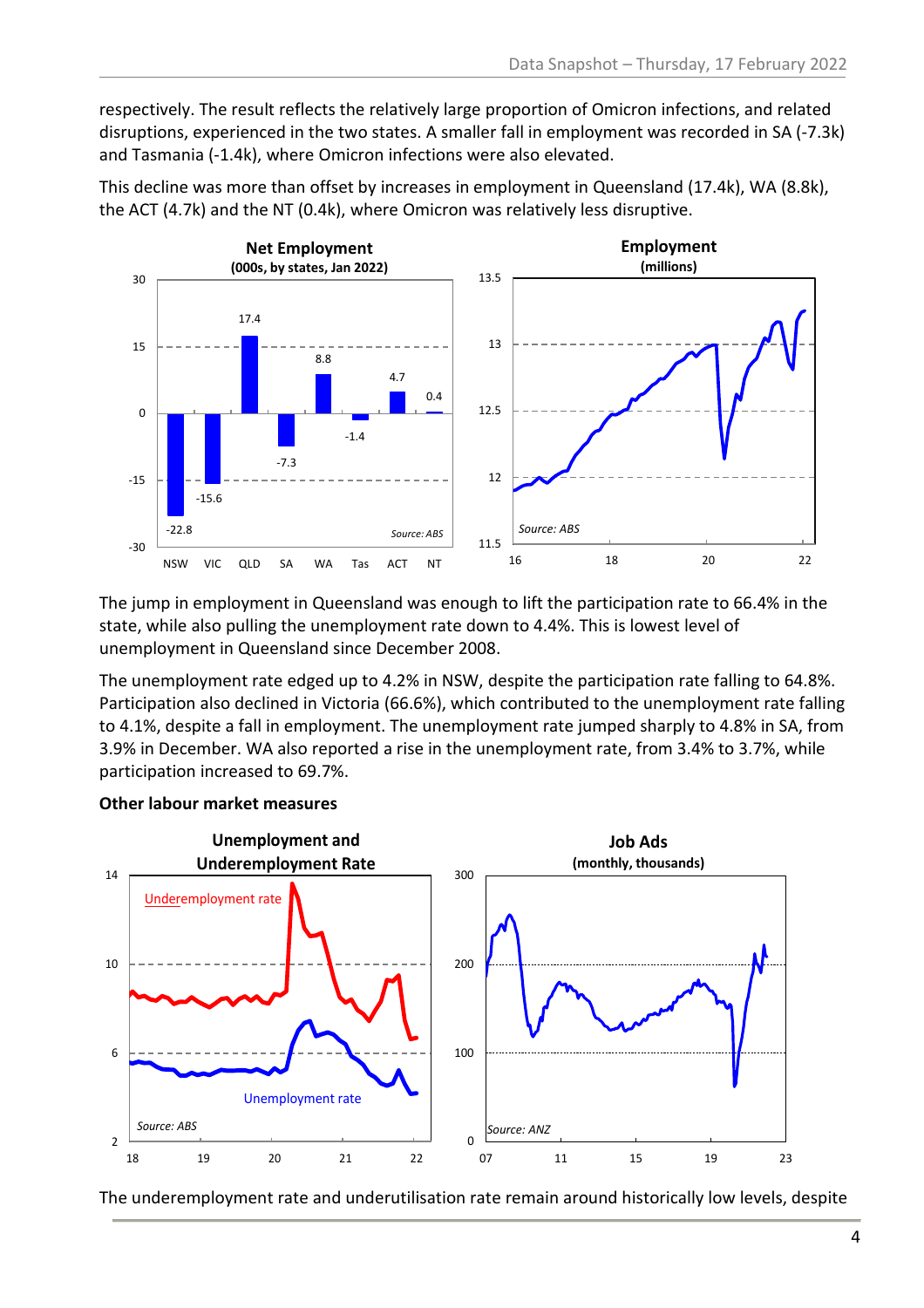disruption from Omicron in January.

The underemployment rate – which includes people who are employed but wish to work more hours – edged up to 6.7%, from a 13-year-plus low of 6.6% in November.

The underutilisation rate, the combination of the unemployment and underemployment rates, increased slightly from 10.8% in December to 10.9% in January.

Jobs ads, which provide an indication of future employment outcomes, pulled back by 0.3% in January. However, job ads remain at very elevated levels, signalling strong demand for labour and growing labour shortages faced by businesses.

#### **Outlook**

The widespread surge in Omicron infections throughout January caused considerable disruptions to the labour market. This was predominantly reflected in a sharp decline in hours worked, as a large number of employees were forced to isolate. Encouragingly, staff remained employed or attached to their employers amid the disruption, underpinning our expectation that hours worked will rebound strongly alongside falling case numbers.

Following the short-term recovery in hours worked, we expect the labour market to continue to tighten, pushing the unemployment rate below 4%, a level around or under full employment, by the end of 2022. Elevated job ads suggest unemployment will continue to push lower. An unemployment rate in the '3s' hasn't been sustained since the 1970s.

A recovering economy, supported by strong household and business balance sheets, low interest rates, and rebounding business confidence and investment intentions will continue to support hiring. Declining case numbers, in addition to high vaccination coverage and the uptake of booster vaccinations will also support health outcomes and the economic recovery, although new waves and new variants cannot be fully ruled out.

> **Jarek Kowcza, Senior Economist Jameson Coombs, Associate Economist** Ph: 0481 476 436